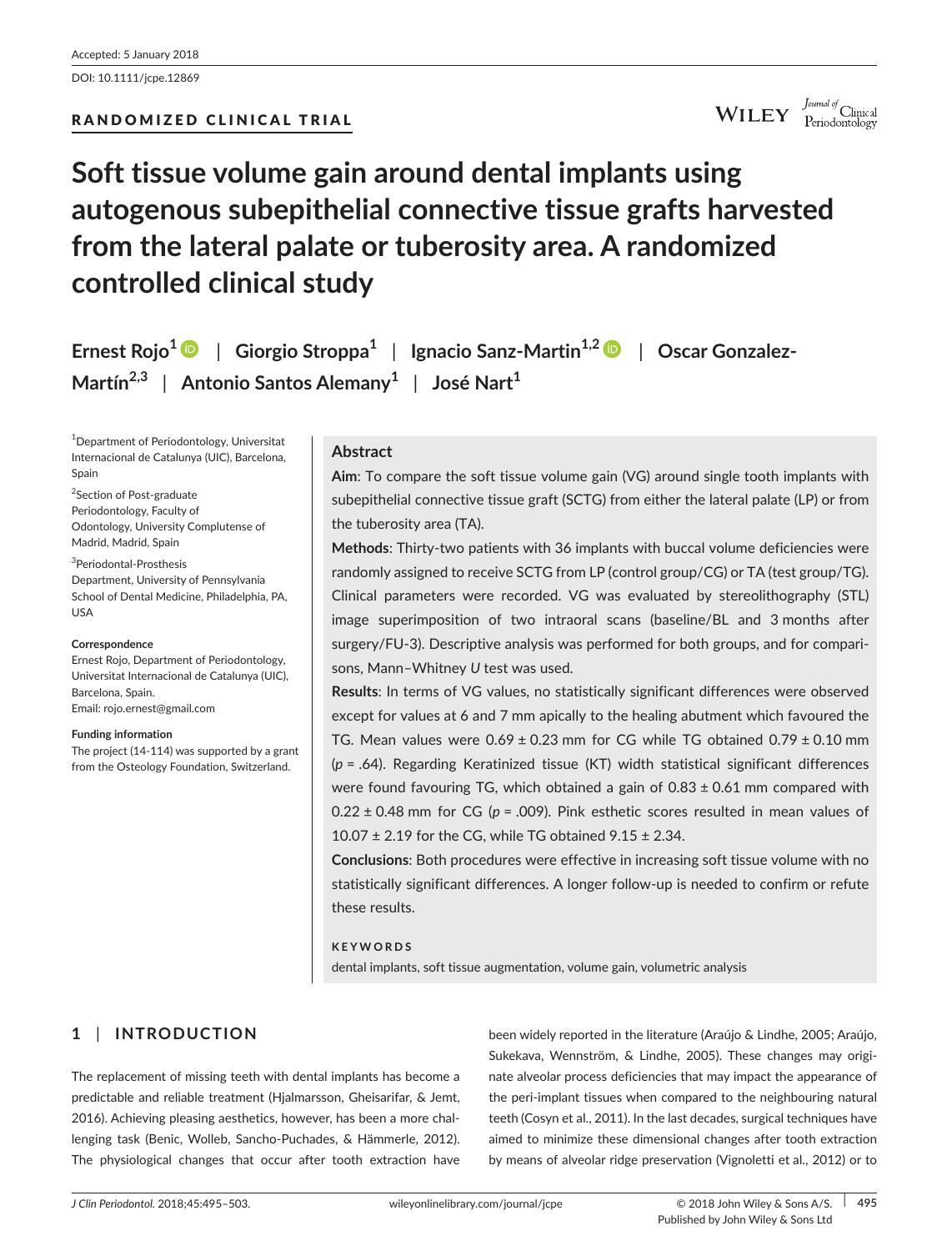# **496 WILEY**  $\frac{J_{\text{quad of}}}{P_{\text{eriodontology}}}$  ROJO ET AL.

recover the lost volume by means of guided bone regeneration procedures (Buser et al., 2013). In this context, soft tissue volume augmentation procedures have also been proposed to improve volume deficiencies (De Bruyckere, Eghbali, Younes, De Bruyn, & Cosyn, 2015; Eghbali, De Bruyn, Cosyn, Kerckaert, & Van Hoof, 2016).

In a recent systematic review, it was concluded that subepithelial connective tissue graft (SCTG) is the treatment of choice for soft tissue volume augmentation (Thoma, Buranawat, Hämmerle, Held, & Jung, 2014). The majority of these procedures are described as bilaminar techniques obtaining a SCTG from the premolar area in the palate (Burkhardt, Joss, & Lang, 2008). The maxillary tuberosity has also been considered as a potential donor site for soft tissue augmentation procedures around implants (Roccuzzo, Gaudioso, Bunino, & Dalmasso, 2014).

The rationale for the use of SCTG from the tuberosity area (TA) relies on the properties of the harvested tissue, which is a thick and dense tissue that appears to contain more collagen and less fatty and glandular tissue than that from the anterior palate. Due to its tissue composition, it might be hypothesized that SCTG from the TA could be less prone to shrinkage (Zuhr, Bäumer, & Hürzeler, 2014).

There is limited scientific evidence comparing these two donor areas. Dellavia et al., (2014) have compared clinically and histologically both tissues around teeth. Tissues were harvested from the premolar area and from the maxillary TA obtaining a graft of 3.5 mm in thickness. Better values were obtained in the TA group with regard to gain in soft tissue thickness. Histological differences were also found with a decrease in metalloproteinases and an increase in parameters related to collagen cross-linking in the TA. This could explain the clinical differences, even though the differences in histological parameters were not statistically significant.

Up till now, to the best of our knowledge, there are no studies evaluating the outcome of volume augmentation procedures around implants using SCTG from a different origin. Therefore, the aim of this study was to test whether or not there are any differences in the volume gain (VG) around implants when using SCTG harvested from the lateral palate (LP) or SCTG from the TA (primary outcome), also to assess possible differences in esthetic outcomes and periodontal parameters as secondary objectives.

## **2** | **MATERIAL AND METHODS**

#### **2.1** | **Study design**

The study was designed as a randomized controlled clinical trial with a parallel design, performed at Universitat Internacional de Catalunya's dental clinic. Ethic approval was obtained from the local committees (PER-ECL-2011-10-NF). Patients were randomized to control group (CG) for those receiving LP SCTG, and test group (TG) for patients receiving TA SCTG. Power analysis was performed based on a recent study (Dellavia et al., 2014), where SCTG from LP area and TA was compared using a periodontal probe with a calibrated stent. The mean difference between both groups was 1.2 mm with a standard deviation of 1.1 mm. Therefore, applying these values with a level of

#### Clinical Relevance

*Scientific rationale for the study*: Recent studies demonstrated that SCTG from the TA may be more suitable for volume augmentation when compared to LP tissue; however, there is limited scientific evidence regarding the topic. *Principal finding*: Digital optical scanners were used to evaluate volumetric changes in a three-dimensional fashion. No significant differences were observed between TA and LP tissue regarding volume gain, whereas TG resulted in significantly more KT width.

*Practical implications*: Connective tissue grafting harvested either from the TA or the LP was effective in increasing soft tissue volume around single tooth implants.

95 (alpha risk 0.05), power of 80 (beta risk 0.2) and a dropout rate of 15% resulted in a sample size of 16 patients per group. Therefore, 32 patients with single tooth implants with localized buccal volume deficiency were the recruitment goal. Six postgraduate students from the periodontal department, supervised by experienced faculty (AS and JN) performed all surgeries. The present manuscript reports the outcomes of the clinical parameters, a later manuscript is planned to report on histomorphometrical and inmunohistochemical findings.

## **2.1.1** | **Inclusion criteria**

- • Patient ≥18 years old and able to understand the nature of the proposed surgery and to sign the informed consent.
- Patients with a healthy periodontium.
- Single tooth implants located between two natural teeth.
- All implant locations with a need of a soft tissue volume augmentation as determined by a concavity that was present in the edentulous area or tissues that were thinner than 2 mm.
- • LP tissue ≥2 mm of thickness measured in the surgical appointment with a periodontal probe (UNC 15) in the premolar area and a minimum of 12 mm in the mesio-distal dimensions of the TA.
- Full mouth plaque and bleeding scores <20%.

## **2.1.2** | **Exclusion criteria**

- Previous soft tissue augmentation in the area.
- Heavy Smokers (>10 cigarettes per day).
- Local or systemic conditions that would interfere with routine periodontal therapy.
- Allergy to Non-Steroidal Anti-Inflammatory Drugs.
- Patients taking medications that cause gingival enlargement or the presence of gingival idiopathic overgrowth.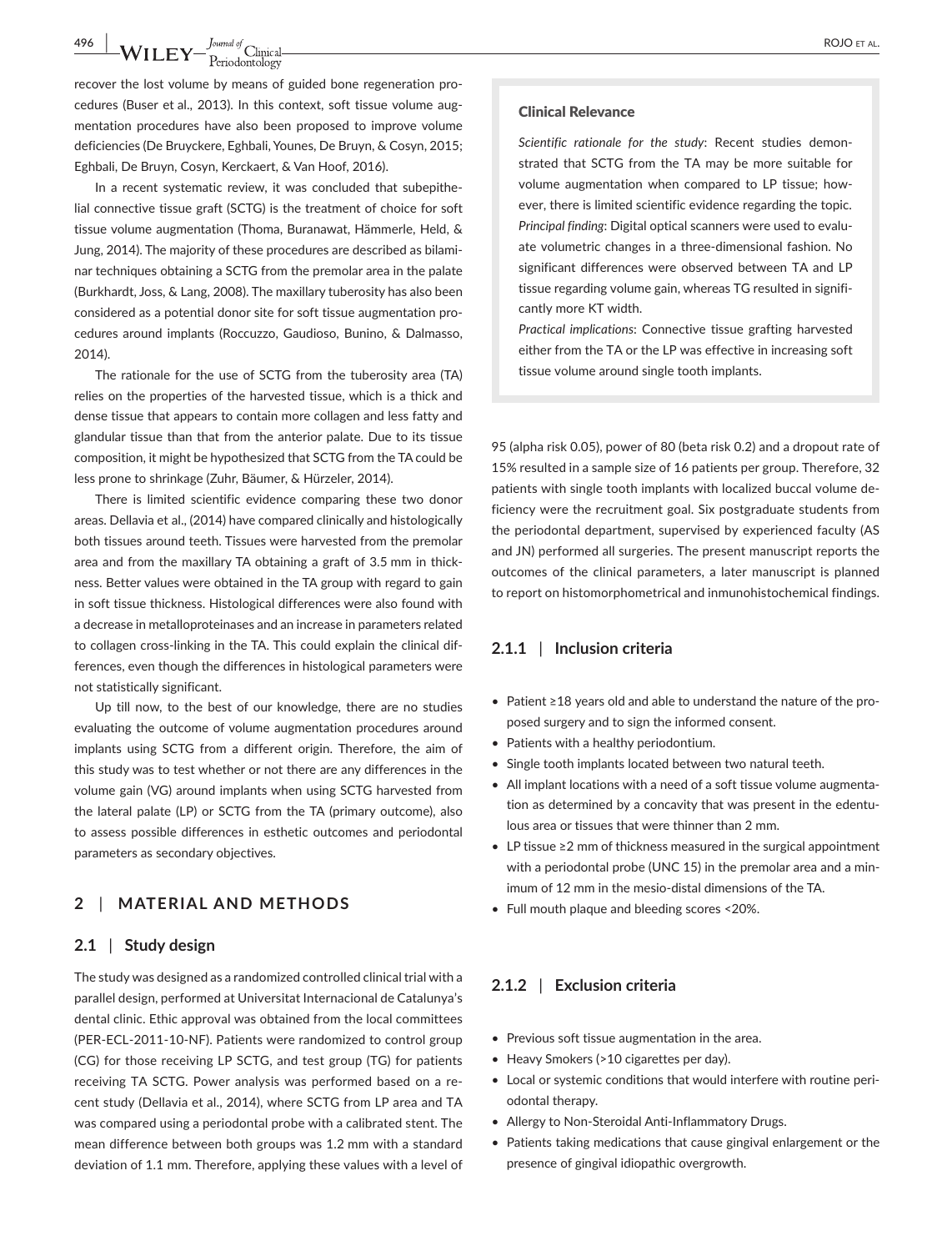

FIGURE 1 Clinical procedure of TG. (a) Clinical situation at baseline. (b) After intrasulcular incisions a partial-thickness flap was raised at the buccal aspect and a SCTG positioned. (c) Graft and flap were secured with sutures, which were removed after 10 days. (d) Clinical result at FU-3. TG, Test group; SCTG, Subepithelial connective tissue graft; FU-3, Follow-up 3 months

## **2.2** | **Clinical procedure**

## **2.2.1** | **Recruitment**

After patient inclusion, a prophylaxis (oral hygiene instructions, ultrasonic instrumentation and supragingival polishing) was performed 1 week before the surgery. The augmentation procedure was performed 6 weeks after implant placement on implants that were placed according to a transmucosal protocol or at the time of abutment connection, 12 weeks after, in those implants that were placed in a submerged fashion.

## **2.2.2** | **Surgical procedure**

#### Recipient site

Following the assessment of the clinical periodontal parameters, intraoral optical scanners were performed after the healing abutments were secured in place. Therefore, in one-stage implants, the intraoral scan was performed immediately, whereas in two stage implants, a minimal crestal incision was performed prior to the scan, which allowed the seating of the healing abutment.

Intra-crevicular incisions at the buccal side of the implant were performed extending one adjacent tooth followed by partial-thickness elevation of the buccal mucosal flap. A further split-thickness dissection was performed until tension-free closure was assured (Figure 1).

Allocation to either treatment was performed according to a computer-based block randomization table completed prior to the first intervention of the study. From the table, opaque envelopes with group allocation were generated and assigned to each case. Once baseline (BL) data were collected and recipient site prepared, the sealed envelope was opened and group allocation was communicated to the surgeon. Therefore, blinding allocation was maintained until the recipient site was prepared and after the initial data were recorded.

#### Donor site

A double-bladed scalpel handle (SKU 10-130-05D; Hu-Friedy, Chicago, IL, USA) was used in both areas to obtain the same thickness (1.5 mm) in each graft.

In the CG, the double incision was made approximately 2–3 mm apical to the gingival margins of the first and second premolars. The donor tissue was removed from the LP with care to avoid tearing or damaging the tissue.

In the TG, the double incision was made from the distal aspect of the last tooth present in the arch of the maxilla. A second incision was made perpendicular to the two linear incisions at a distal point, which joined the two linear incisions.

In both groups the graft was de-epithelized, its measurements were standardized (10 mm height, 12 mm length and 1.5 mm thick) and measured by a calibrated examiner. Afterwards, crossmattress sutures were used to approximate the wound margins in the donor area. Details of the donor site procedure are shown in Figure 2.

After de-epithelization, the connective tissue was secured with a resorbable 5-0 suture (Vicryl; Johnson & Johnson, Woluwe, Belgium) buccally by means of cross-mattress sutures (Figure 1). Single interrupted sutures were used to approximate the mesial and distal flap margins.

#### **2.2.3** | **Postoperative care**

Amoxicillin 500 mg/8 hr/7 days, ibuprofen 600 mg/8 hr/3 days and 0.12% chlorhexidine with 0.05% cetyl pyridinium chloride solution two times daily for 2 weeks were prescribed. Clindamycin 300 mg/8 hr/7 days was the option in allergic patients. All patients were instructed to discontinue tooth brushing and avoid trauma or pressure at the surgical site during 2 weeks. Sutures were removed at 10 days after the surgical procedure.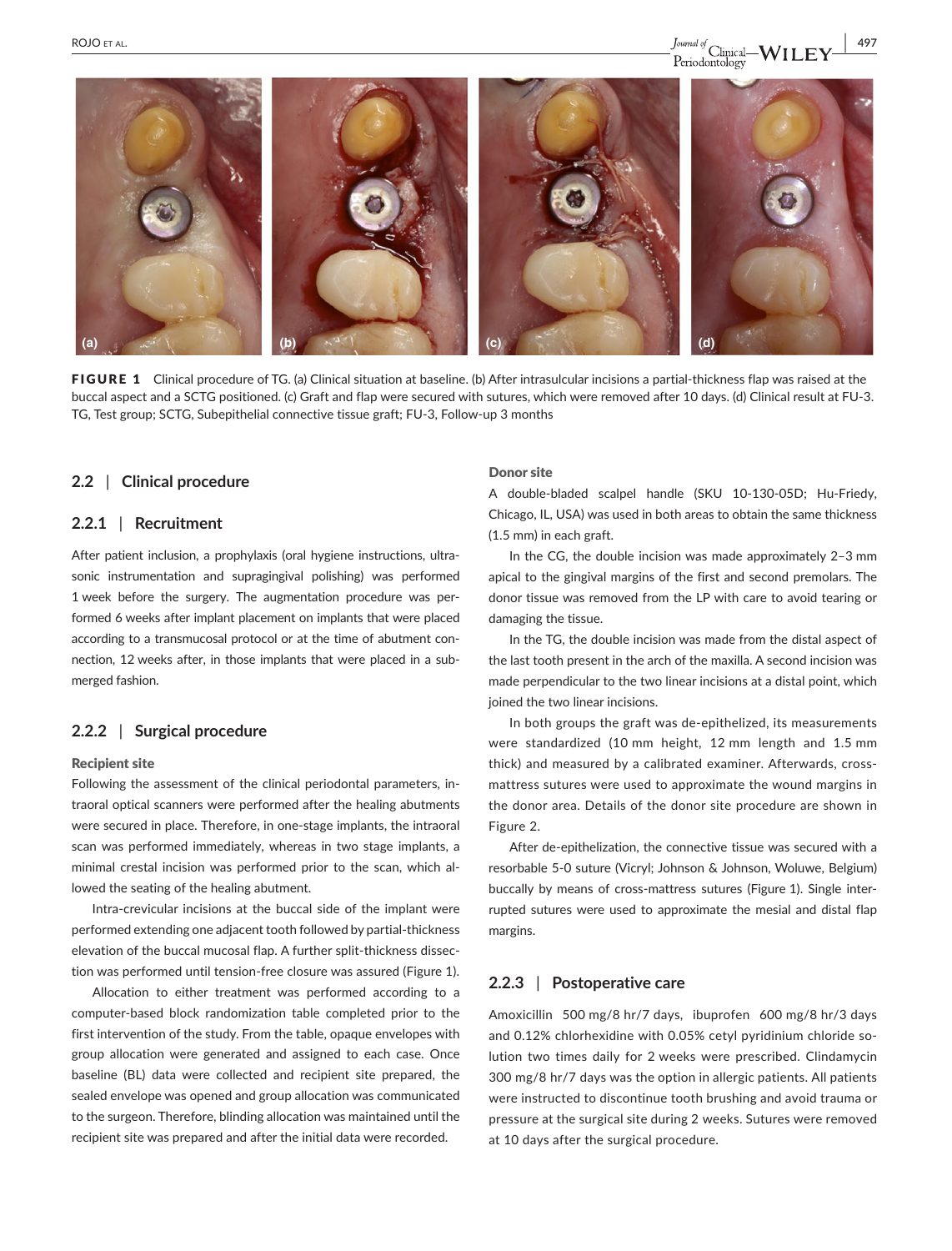

FIGURE 2 Graft harvesting procedure. (a) Initial double incision in the palatal premolar area of the CG. (b) Image after harvesting the SCTG from the LP. (c) SCTG from the LP donor area. (d) Initial situation of the donor site of the TG. (e) Image after harvesting the SCTG from TA. (f) SCTG from the TA. CG, Control group; SCTG, Subepithelial connective tissue graft; LP, Lateral palate; TG, Test group; TA, Tuberosity area

#### **2.3** | **Outcome measurements**

## **2.3.1** | **Soft tissue volume assessment (primary outcome)**

An intraoral optical scanner (Lava Chairside Oral Scanner C.O.S., 3M ESPE, Seefeld, Germany) was used to obtain STL data at BL and 3 month-postsurgery (FU-3). The optical scanning included the implant and at least two adjacent teeth (mesial and distal).

• STL image matching

STL files obtained from the intraoral optical scan were uploaded to an image analysis software (Geomagic Qualify 12; 3D Systems, Rock Hill, SC, USA). Superimpositions of BL stereolithography (STL) data and FU-3 STL data were performed for each patient by a single blinded examiner (OGM) to evaluate profilometric changes. To achieve an adequate superimposition, the healing abutment and adjacent teeth were used as a common reference points to allow proper matching of the two STL files. Similar vestibular and buccal surfaces of the mesial and distal natural teeth adjacent to the implant were selected to facilitate matching. The superimposition was achieved based on the best match of common points selected in BL and postop models, a total of 300 randomly selected points were used to get an initial orientation. A further automatic fine adjustment based in 1,500 points was performed to achieve the final alignment.

• Image analysis

Linear measurements: A vestibular area of interest at the implant site was defined that extended 2 mm to the mesial and distal line angles. Then, dedicated software calculated the volume enclosed between the two surfaces in the area of interest. For each superimposition, sagittal sections were obtained perpendicular to the axis of the healing abutment and corresponding to the mesio-distal centre of the abutment which served for the linear measurements. The distance between the preoperative and postoperative soft tissue profile was measured from 1 to 7 mm, in an apical direction from the healing abutment (Figure 3). The exact proceeding is described in detail in a previous study (González-Martín, Veltri, Moráguez, Belser, & Dent, 2014).

## **2.3.2** | **Clinical periodontal parameters**

Plaque index (PI) was measured at four surfaces per tooth according to the O'Leary PI (O'leary, Drake, & Naylor, 1972); bleeding on probing (BI) at four surfaces per tooth; probing depth (PD) was measured in six locations around the implant and in the two adjacent teeth; finally, the width of Keratinized tissue (KT) was measured in the buccal aspect of the implant and in two adjacent teeth using the roll technique with a UNC-15 periodontal probe (Hu-Friedy). These parameters were assessed at BL and at FU-3, by three experienced, calibrated and blinded examiners (ER, GS, BP). The calibration session resulted in a intraclass correlation coefficient of 0.81 (CI 95% = 0.75–0.88).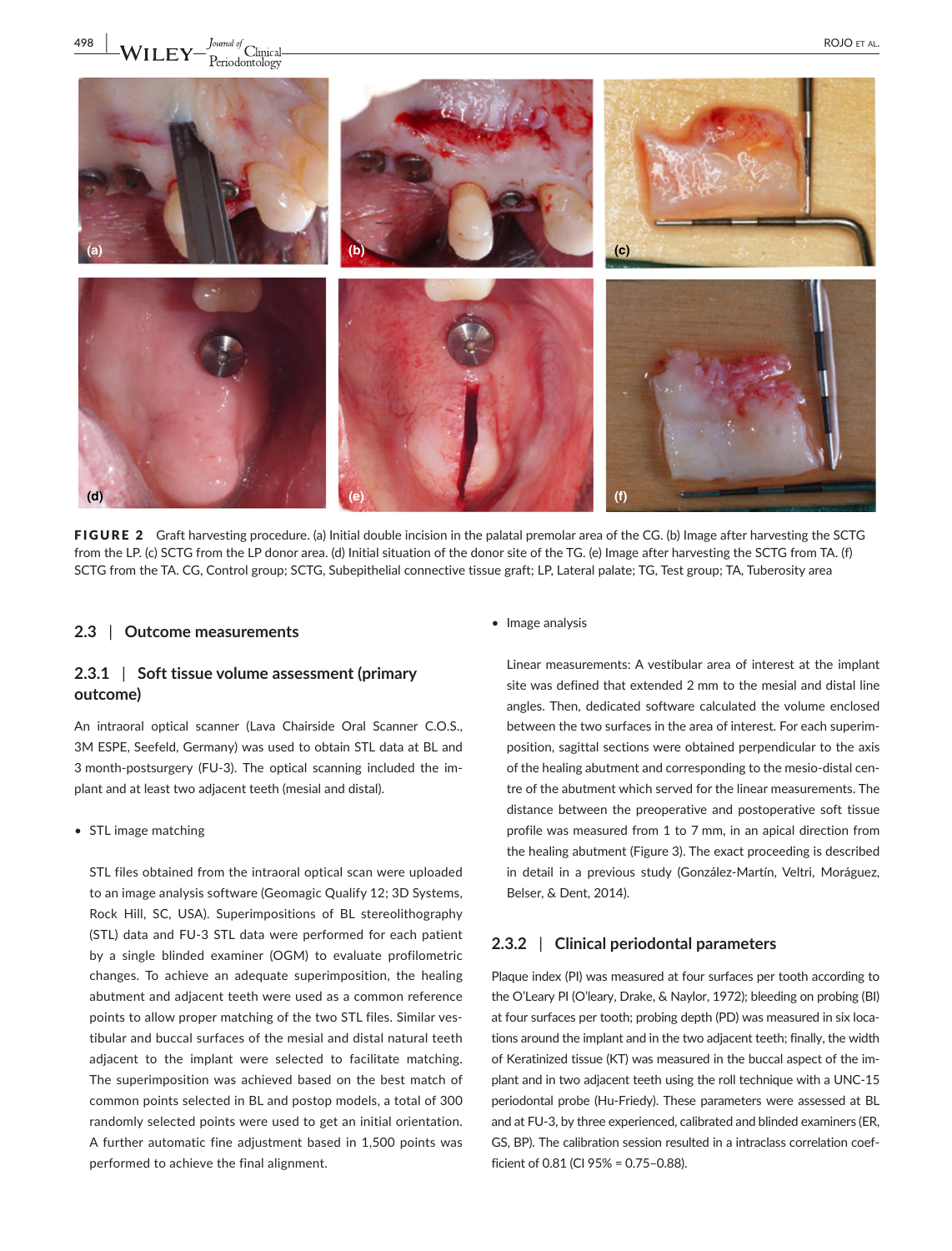

FIGURE 3 STL data matching and linear measurements. (a) Superimposition of STL data from BL and FU-3 of a CG patient. The green colour represents areas where no volumetric change occurred. The scale indicates different volumetric changes. It can be observed that major changes occurred at the area where SCTG was performed. (b) Superimposition of STL data from BL and FU-3 of a TG patient. (c) Buccal-lingual sections perpendicular to the alveolar bone were obtained crossing in the middle of the healing abutment. (d) Afterwards linear distance between BL and FU-3 STL profiles was measured. STL, Stereolithography; BL, Baseline; FU-3, Follow-up 3 months; CG, Control group; SCTG, Subepithelial connective tissue graft; TG, Test group

## **2.3.3** | **Esthetic evaluation**

A single blinded evaluator (ER) analysed the modified pink esthetic score (PES) (Fürhauser et al., 2005). The evaluation was performed using clinical photographs that were taken 2 weeks after delivery of the final restoration.

#### **2.4** | **Statistical analysis**

Continuous variables were shown as mean ± *SD* for normally distributed data or median (interquartile range) for non-normally distributed data and categorical variables as proportions. Shapiro-Wilk test was used to analyse normality. Differences according groups and changes post- versus pre-treatment were calculated by subtracting the values FU-3 from the BL values and differences were analysed using the Mann–Whitney *U* test. Linear relationships were tested through Spearman's correlations. A multiple correction testing (Bonferroni's correction) was applied for the mean values. Two-sided *p*-values smaller than .05 were considered to indicate statistical significance. Statistical analysis was performed with SPSS v-22 (IBM Corp, Armonk, NY, USA).

## **3** | **RESULTS**

A total of 32 patients participated in the clinical trial having fulfilled all inclusion criteria. Sixteen patients with a mean age of  $50.47 \pm 13.61$  years were randomly allocated to CG (nine females, seven males) and 16 patients with a mean age of 55.44 ± 8.00 years in the TG (six females, ten males). Four patients contributed with two implants; therefore, a total of 36 implants were treated. Six implants were one-piece (one in CG and five in TG), while 30 implants were two-piece (13 in CG and 17 in TG). Two patients (CG) were excluded from the study on the basis of refusal to attend follow-up appointments. In one patient (CG), the superimposition was not possible due to an unevaluable scan image. Finally, 29 patients with 33 implants were evaluated. Implants were mainly located in the maxilla (61.11% of the cases in CG and 72.22% in TG) and in the anterior region (66.66% of implants in CG and 77.77% in TG). Submerged healing represented 55.55% of the sample, whereas transmucosal healing represented 44.44% (Table 1). Early healing was uneventful in all patients.

## **3.1** | **Soft tissue thickness**

Results in linear changes from BL to FU-3 were calculated by measuring the distance from BL to FU-3 at 1–7 mm apically to the healing abutment. For this analysis, the averages of the four patients that had more than one implant were used. No statistical significant differences were found except for the values at 6 and 7 mm apically to the healing abutment which favoured the TG. No significant differences were observed in the mean horizontal contour increase, which amounted to  $0.69 \pm 0.23$  mm in CG, whereas the TG obtained  $0.79 \pm 0.10$  mm (*p* = .64). Results at each mm are shown in Table 2.

The influence of the implant healing modus (one stage versus two stage) and guided bone regeneration on the volume changes was evaluated. No statistical significant differences were observed for both analysis regarding VG (Tables S1, S2) (*p* = .95) (*p* = .99). Also an interoperator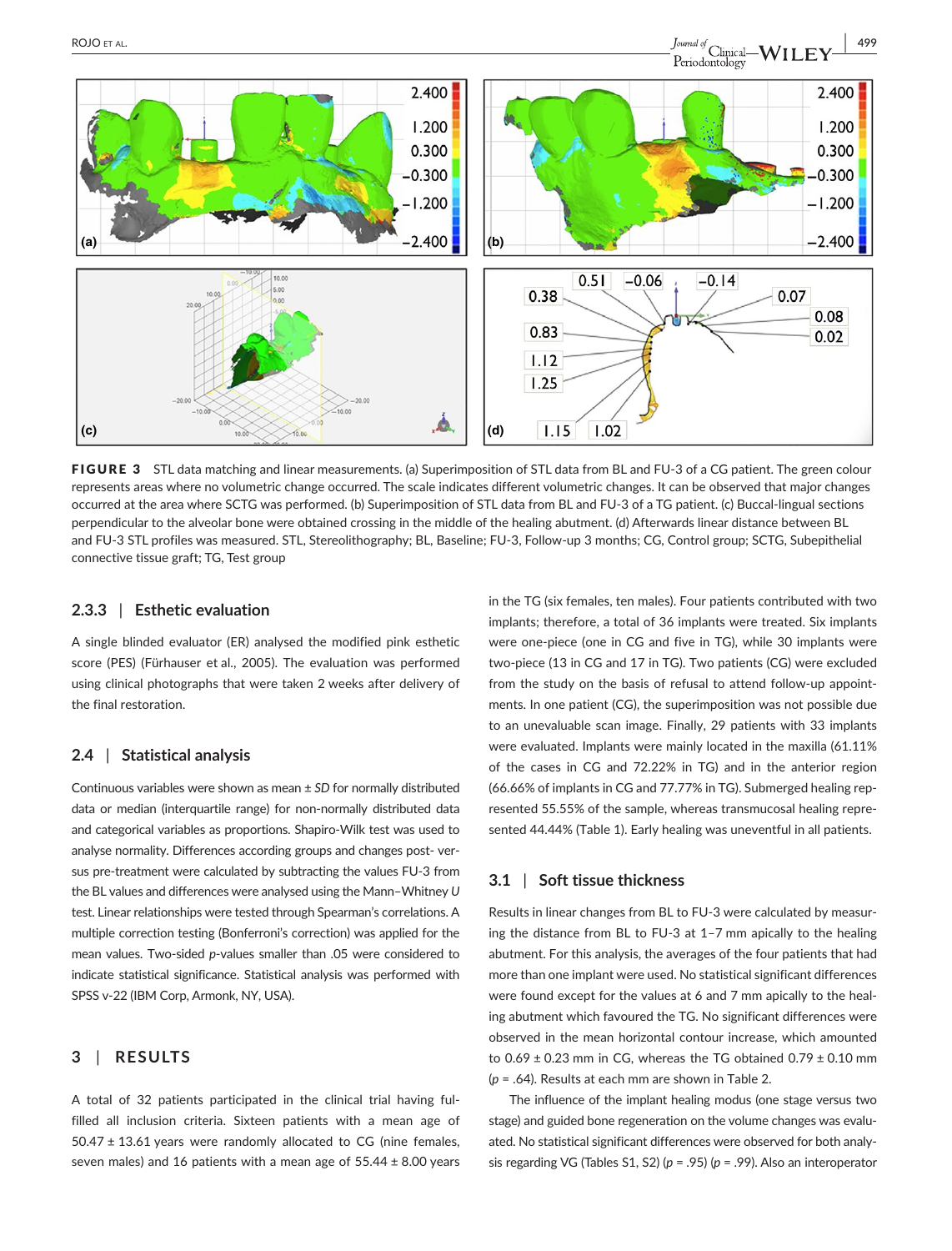TABLE 1 Patient demographics and distribution of the implants treated

|                                 | CG                | <b>TG</b>       | <b>Total</b> |
|---------------------------------|-------------------|-----------------|--------------|
| N                               | 16                | 16              | 32           |
| Gender (Male/Female)            | 7/9               | 10/6            |              |
| Implants (N/%)                  | 18/50%            | 18/50%          | 36           |
| Drop out (Patient/<br>Implant)  | 3                 | $\Omega$        | 29/33        |
| Age (mean $\pm$ SD)             | $50.47 \pm 13.61$ | $54.44 \pm 8.0$ |              |
| Location                        |                   |                 |              |
| Maxilla                         | 11                | 13              |              |
| Mandible                        | $\overline{7}$    | 5               |              |
| Anterior implant<br>$(15 - 25)$ | 12                | 14              |              |
| Posterior implant               | 6                 | $\overline{4}$  |              |
| Healing modus                   |                   |                 |              |
| One stage                       | 9                 | $\overline{7}$  |              |
| Two stage                       | 9                 | 11              |              |
| Bone augmentation               |                   |                 |              |
| Yes                             | 5                 | $\overline{7}$  |              |
| <b>No</b>                       | 13                | 11              |              |

CG, Control group; TG, Test group.

analysis was performed between the six operators, obtaining no statistical significant differences between them in terms of mean VG (*p* = .49).

#### **3.2** | **Clinical periodontal parameters**

No statistical significant differences between groups regarding PI, BI and PD values were observed at BL and FU-3 (*p* = .99) (*p* = .08) (*p* = .68). Changes in these periodontal parameters between BL and FU-3 were similar for both groups without statistical significant differences. A statistically significant difference (*p* = .009) in KT changes at FU-3 was observed favouring the TG, with a median

TABLE 2 Soft tissue thickness analysis. Variables in mm. Mean ± Standard deviation (SD) and Median (Interquartile range [IQR])

|                 | CG (mm)         |                 | TG (mm)         |                 |         |
|-----------------|-----------------|-----------------|-----------------|-----------------|---------|
|                 | Mean $\pm$ SD   | Median<br>(IQR) | Mean $\pm$ SD   | Median<br>(IQR) | p-value |
| $1 \text{ mm}$  | $0.58 \pm 0.32$ | 0.52(0.39)      | $0.68 \pm 0.40$ | 0.53(0.58)      | .65     |
| $2 \text{ mm}$  | $0.88 \pm 0.35$ | 0.87(0.46)      | $0.86 \pm 0.35$ | 0.87(0.53)      | .93     |
| 3 mm            | $0.76 \pm 0.42$ | 0.89(0.51)      | $0.81 \pm 0.4$  | 0.81(0.40)      | .89     |
| 4 mm            | $0.65 \pm 0.35$ | 0.65(0.47)      | $0.77 \pm 0.4$  | 0.78(0.73)      | .26     |
| $5 \text{ mm}$  | $0.54 \pm 0.52$ | 0.42(0.69)      | $0.8 \pm 0.44$  | 0.87(0.82)      | .19     |
| 6 <sub>mm</sub> | $0.39 \pm 0.24$ | 0.37(0.32)      | $0.81 \pm 0.33$ | 0.94(0.59)      | $.02*$  |
| 7 mm            | $0.25 \pm 0.13$ | 0.26(0.23)      | $0.71 \pm 0.24$ | 0.78(0.36)      | $.006*$ |
| Mean<br>value   | $0.69 \pm 0.23$ | 0.52(0.5)       | $0.79 \pm 0.10$ | 0.81(0.09)      | .64     |

CG, Control group; TG, Test group.\**P* < 0.05.

TABLE 3 Clinical periodontal parameters. PI, BI and PD expressed in % (Mean ± Standard deviation [SD]). KT expressed in mm (Mean ± Standard deviation [SD])

|                                | <b>BL</b> Mean   | FU-3 Mean        | <b>Difference</b> |  |  |  |
|--------------------------------|------------------|------------------|-------------------|--|--|--|
| PI. Mean $\pm$ SD (%)          |                  |                  |                   |  |  |  |
| CG                             | $16.47 \pm 3.46$ | $16.6 \pm 4.76$  | $0.13 \pm 3.33$   |  |  |  |
| TG                             | $15.53 \pm 2.95$ | $15.83 \pm 4.93$ | $0.31 \pm 4.15$   |  |  |  |
| p value                        | .20              | .42              | .99               |  |  |  |
| BI. Mean $\pm$ SD (%)          |                  |                  |                   |  |  |  |
| CG                             | $10.24 \pm 4.28$ | $9.73 \pm 4.43$  | $-0.51 \pm 3.47$  |  |  |  |
| <b>TG</b>                      | $7.83 \pm 2.43$  | $8.56 \pm 3.71$  | $0.72 \pm 2.65$   |  |  |  |
| p value                        | .12              | .40              | .08               |  |  |  |
| PD. Mean $\pm$ SD (mm)         |                  |                  |                   |  |  |  |
| CG                             | $2.31 \pm 0.66$  | $2.28 \pm 0.43$  | $-0.02 \pm 0.63$  |  |  |  |
| <b>TG</b>                      | $2.56 \pm 0.52$  | $2.45 \pm 0.57$  | $-0.13 \pm 0.47$  |  |  |  |
| p value                        | .35              | .73              | .68               |  |  |  |
| KT. Mean $\pm$ SD (mm)         |                  |                  |                   |  |  |  |
| CG                             | $3.99 \pm 1.27$  | $4.20 \pm 1.60$  | $0.22 \pm 0.48$   |  |  |  |
| <b>TG</b>                      | $3.67 \pm 1.35$  | $4.50 \pm 1.24$  | $0.83 \pm 0.61$   |  |  |  |
| p value                        | .87              | .26              | $.009*$           |  |  |  |
| KT implant. Mean $\pm$ SD (mm) |                  |                  |                   |  |  |  |
| CG                             | $4.2 \pm 1.37$   | $5.07 \pm 1.48$  | $0.87 \pm 0.99$   |  |  |  |
| TG                             | $3.72 \pm 1.22$  | $5.0 \pm 1.14$   | $1.28 \pm 0.67$   |  |  |  |
| p value                        | .31              | .79              | .29               |  |  |  |

PI, Plaque index; BI, Bleeding on probing; PD, Probing depth; KT, Width of keratinized tissue; CG, Control group; TG, Test group. BL, Baseline; FU-3, Follow-up 3 months. \* *P* < 0.05.

gain of  $0.83 \pm 0.61$  mm while the CG obtained an average gain of  $0.22 \pm 0.48$  mm. Further analysis evaluating only the KT changes at implant site was performed, and no statistically significant differences (*p* = .29) were observed at this level (Table 3).

#### **3.3** | **Esthetic outcomes**

Evaluation of PES scores resulted in mean values of 10.07 ± 2.19 for the CG, while TG obtained a mean PES score of 9.15 ± 2.34.

## **4** | **DISCUSSION**

This clinical trial was designed to evaluate the differences in soft tissue augmentation when using SCTG of the same thickness and dimensions from LP or TA. No significant differences in terms of buccal soft tissue VG were observed between groups. Soft tissue augmentation procedures around dental implants are routinely performed in the clinical setting to recover the natural appearance of the dentition, especially in cases where an alveolar process deficiency is observed or when thin tissues are present (De Bruyckere et al., 2015; Eghbali et al., 2016). This investigation demonstrated that in those cases harvesting the SCTG from LP or TA had a similar initial effect in terms of VG.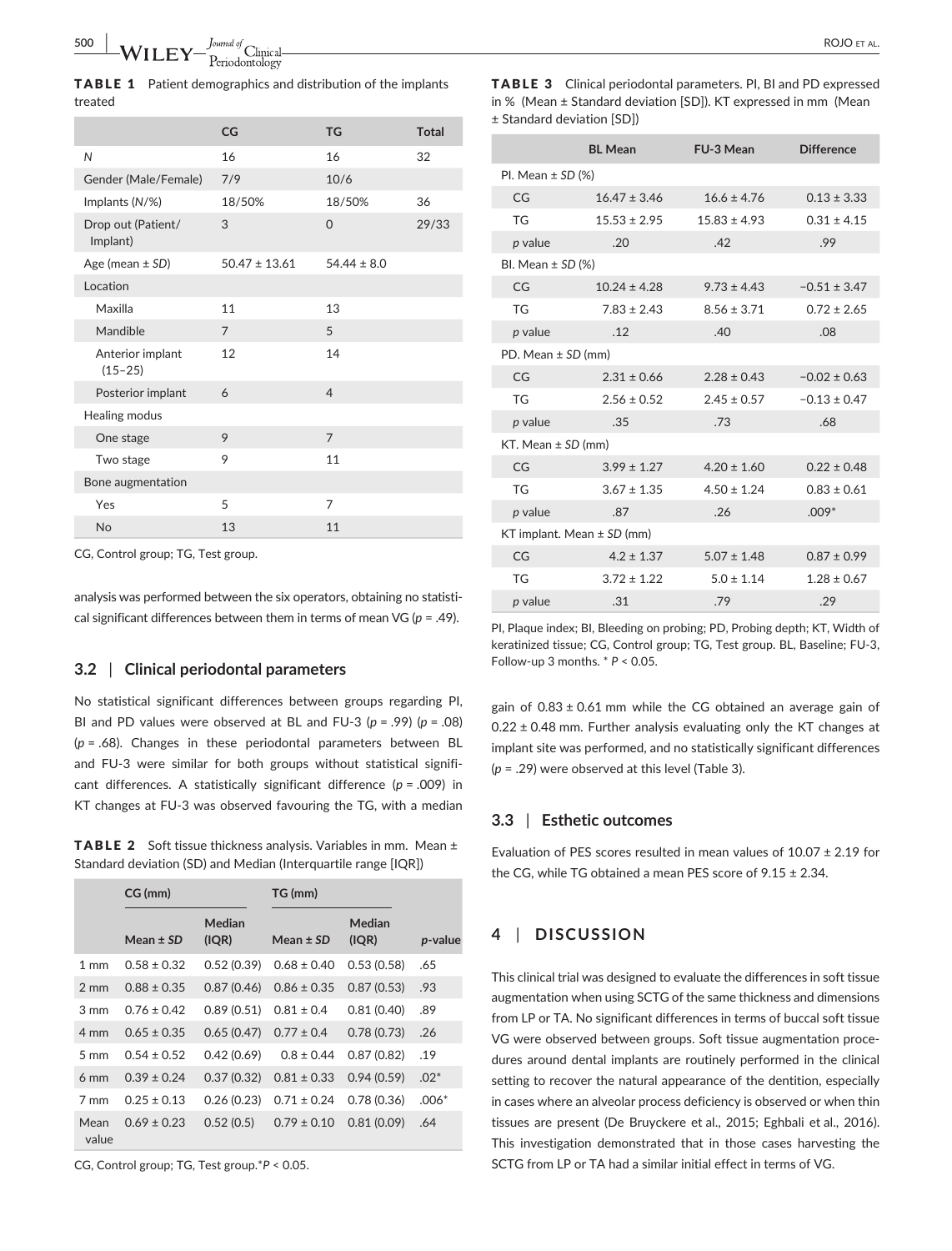**<u>Pound of</u>** Clinical—WILEY  $\frac{1}{2}$  **501**<br> $\frac{1}{2}$   $\frac{1}{2}$   $\frac{1}{2}$   $\frac{1}{2}$   $\frac{1}{2}$   $\frac{1}{2}$   $\frac{1}{2}$   $\frac{1}{2}$   $\frac{1}{2}$   $\frac{1}{2}$   $\frac{1}{2}$   $\frac{1}{2}$   $\frac{1}{2}$   $\frac{1}{2}$   $\frac{1}{2}$   $\frac{1}{2}$   $\frac{1}{2}$   $\frac{1}{2$ 

Results of the present study are inferior than those published in a previous investigation (Dellavia et al., 2014). In this study, SCTG of 3.5 mm thickness from TA and LP harvested between first and second premolar was compared for ridge augmentation procedures around teeth, obtaining better values in soft tissue volume for the TA group being the mean increase 4.7 mm while LP group obtained 2.9 mm at 12 months.

Lower values were obtained in two investigations where thickness measurements were performed with an ultrasonic device (De Bruyckere et al., 2015; Eghbali et al., 2016). In the first prospective study, 37 patients with single implants received a SCTG obtained from the LP using a single incision technique. At 3 months, the average gain in horizontal contour was 1.09 mm. The second study used a trap door technique to obtain a SCTG from the LP and reported a gain of 0.98 mm after 3 months. In the present study, lower values were obtained in both groups with 0.79  $\pm$  0.10 and 0.69  $\pm$  0.23 mm for TG and CG, respectively.

Likewise, retrospective studies (Speroni, Cicciu, Maridati, Grossi, & Maiorana, 2010) evaluated soft tissue gain in 14 patients where Free gingival graft (FGG)s or SCTGs were used at the time of implant uncoverage. In the case of the FGGs, the epithelialized graft was used, while for SCTGs, a bilaminar technique was performed. The donor site was the LP except for one FGG that was harvested from the TA. At 4 months, the average increase in mucosal thickness was 2.29 mm. A recently published RCT (Zeltner, Jung, Hämmerle, Hüsler, & Thoma, 2017) utilizing a similar technology to asses soft tissue changes compared a collagen matrix and a SCTG from LP in 20 patients. Three months after the augmentation procedure, the mean VG in the SCTG group at the crestal area was similar to the present study with median values of 0.51 (0.23–0.95)mm, in contrast, at the buccal area the gain obtained was higher when compared to the results of the present investigation, these values being 0.94 (0.66–1.13)mm.

There are several possible explanations for the observed differences with the previously mentioned publications: first of all, the grafts utilized may have been thicker than the ones used in our study (Dellavia et al., 2014) or their dimensions were not standardized (De Bruyckere et al., 2015; Eghbali et al., 2016; Speroni et al., 2010; Zeltner et al., 2017). In the present study, a considerable effort was made to obtain the same dimensions and in particular the same thickness for each graft. It has been reported that in soft tissue augmentation procedures around implants, there is a significant linear correlation between the final thickness increase and the BL graft thickness (Zucchelli et al., 2013), meaning that thicker grafts would obtain higher values of VG. Secondly, the method used to evaluate volumetric changes in some investigations was an endodontic file with a customized stent (Dellavia et al., 2014; Speroni et al., 2010), while others (De Bruyckere et al., 2015; Eghbali et al., 2016) used an ultrasonic device or a 3D analysis by means of dental stone cast scanning (Zeltner et al., 2017). In our study, an intraoral optical scan was used together with a superimposition software. Some investigations have suggested that digital measurements could be superior in terms of variance and reproducibility to clinical registrations (Schneider et al., 2014). Thirdly, a screw retained provisional crown was immediately placed after the surgery in some studies (De Bruyckere et al., 2015; Eghbali et al., 2016). This differs from the present study and may interfere with the gain in thickness leading to a higher augmentation. It has been reported that after abutment and crown insertion a mean increase from 0.69 to 0.9 mm in terms of buccal mucosal thickness can be expected (Benic et al., 2016; Cardaropoli, Lekholm, & Wennström, 2006). Finally, in some of the previous publications, the surgical interventions were performed by experienced surgeons (Eghbali et al., 2016; Zeltner et al., 2017) while in our study, they were performed by postgraduate students, although overseen by experienced faculty.

Although no statistically significant differences were observed for VG, a tendency towards better results for TG was observed. The biological plausibility of these findings may lay on the fact that tissue from the TA seems to be a dense and thick tissue, with more collagen and less fat and glandular tissue compared with the anterior LP (Roccuzzo et al., 2014; Zuhr et al., 2014). These may lead to a lower postoperative tissue contraction (Jung, Um, & Choi, 2008). It must be taken into consideration that the strict standardization of the graft thickness at 1.5 mm may have homogenized the graft characteristics especially in the most coronal aspect were lamina propria was also harvested in the CG.

Interestingly, the most noticeable differences between both groups were observed from 5 to 7 mm apical to the healing abutment favouring TG. This outcome could be expected, as it is known from histological studies (Bertl et al., 2015; Yu et al., 2013) that the closest area to the palatal gingival margin contains higher amounts of lamina propria compared to more apical areas which seem to contain more glandular and fatty tissue. In contrast, TA appears to contain more lamina propria in its whole dimension. It can be assumed that areas with more lamina propria would be less prone to shrinkage leading to a more VG. This would explain the differences found at the apical area, where TG performed better when compared to the CG.

In terms of KT gain, a statistically significant difference was observed between groups favouring the TG. In a classical study (Ouhayoun, Sawaf, Gofflaux, Etienne, & Forest, 1988), a thick LP FGG was split into two thinner grafts, a superficial epithelium-connective tissue graft and a deep connective tissue graft. After the transplantation, sites receiving the superficial graft showed histological properties of keratinized mucosa. Otherwise, sites grafted with deep connective tissue mostly showed characteristics of alveolar mucosa. From the results of this investigation, it appears that the superficial LP layer, which contains more lamina propria, could influence the gain of KT. This may explain the results observed in the present investigation where tissues containing more lamina propria (TG) obtained better KT values. KT gain in the present study (CG 0.87  $\pm$  0.99 mm/TG 1.28  $\pm$  0.67 mm) is superior to those reported in other investigations (Zucchelli et al., 2013) where a statistical significant mean KT increase of 0.57 ± 0.41 mm was obtained after performing a coronally advanced flap in combination with SCTG from the LP in a different clinical scenario (treatment of buccal soft tissue deficiencies). Although it is still a controversial issue, long-term studies seem to indicate that KT around dental implants plays an important role to prevent biological complications (Roccuzzo, Grasso, & Dalmasso, 2016). Therefore, when the lack of volume is associated with a limited KT, SCTG from the TA may be a better option.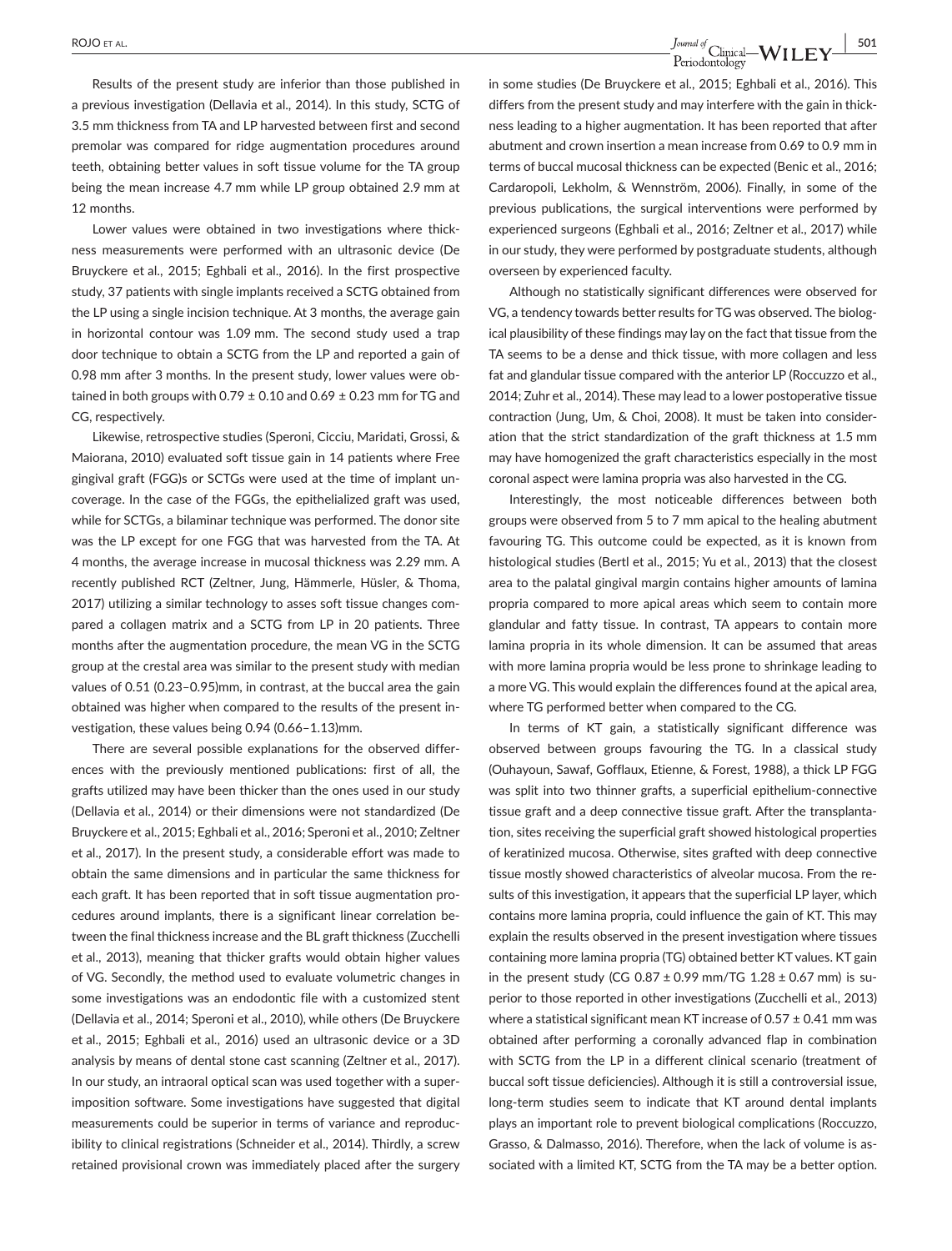**502 WILEY**  $\frac{J_{\text{quad of}}}{P_{\text{eriodontology}}}$ 

In spite of esthetics being a subjective assessment, an effort was made to objectively analyse the appearance of the soft tissue augmented implants. The results indicate similar esthetic outcomes for both groups. Even though other investigations (Dellavia et al., 2014) reported unpleasant aesthetic outcomes, related to a hyperplasic response, when using SCTG from TA, this phenomenon was not observed in the present study. This difference may be related to the length of the observation period and the previously mentioned graft thickness. While in the present study, the follow-up was performed at 3 months, Dellavia et al. evaluated the aesthetic outcomes at 1 year.

The results of this investigation must be interpreted with caution, as the harvesting SCTG technique used (with a double blade) does not represent a contemporary procedure. This approach was selected only to be able to obtain a standardized graft dimensions. It can be argued that using different harvesting techniques may influence the final outcome. There are some limitations, which must be taken into consideration when interpreting the findings of the present study. Results focused on the VG at 3 months; therefore, longer follow-up periods are needed to confirm or refute these outcomes. Also, patient-related outcome measures would have provided important information regarding patient morbidity after harvest of the SCTGs from the LP or at the TA.

## **5** | **CONCLUSIONS**

Within the limitations of this study, it may be concluded that soft tissue augmentation around dental implants using SCTG from the LP or TA had similar clinical outcomes, with a tendency of superiority in VG and KT gain in favour of TG, at 3 months. Long-term results are needed to evaluate the stability of these outcomes.

#### **CONFLICT OF INTEREST**

The authors report no conflict of interests related to the study.

#### **ORCID**

*Ernest Rojo* <http://orcid.org/0000-0002-7747-8024> *Ignacio Sanz-Martin* <http://orcid.org/0000-0001-7037-1163>

#### **REFERENCES**

- Araújo, M. G., & Lindhe, J. (2005). Dimensional ridge alterations following tooth extraction. An experimental study in the dog. *Journal of Clinical Periodontology*, *32*, 212–218. [https://doi.](https://doi.org/10.1111/j.1600-051X.2005.00642.x) [org/10.1111/j.1600-051X.2005.00642.x](https://doi.org/10.1111/j.1600-051X.2005.00642.x)
- Araújo, M. G., Sukekava, F., Wennström, J. L., & Lindhe, J. (2005). Ridge alterations following implant placement in fresh extraction sockets: An experimental study in the dog. *Journal of Clinical Periodontology*, *32*, 645–652. <https://doi.org/10.1111/j.1600-051X.2005.00726.x>
- Benic, G. I., Ge, Y., Gallucci, G., Jung, R. E., Schneider, D., & Hämmerle, C. H. F. (2016). Guided bone regeneration and abutment connection augment the buccal soft tissue contour: 3-year results of a prospective comparative clinical study. *Clinical Oral Implants Research*, 1–7. [https://](https://doi.org/10.1111/clr.12786) [doi.org/10.1111/clr.12786](https://doi.org/10.1111/clr.12786)
- Benic, G. I., Wolleb, K., Sancho-Puchades, M., & Hämmerle, C. H. F. (2012). Systematic review of parameters and methods for the professional assessment of aesthetics in dental implant research. *Journal of Clinical Periodontology*, *39*(Suppl 12), 160–192. [https://doi.](https://doi.org/10.1111/j.1600-051X.2011.01840.x) [org/10.1111/j.1600-051X.2011.01840.x](https://doi.org/10.1111/j.1600-051X.2011.01840.x)
- Bertl, K., Pifl, M., Hirtler, L., Rendl, B., Nürnberger, S., Stavropoulos, A., & Ulm, C. (2015). Relative composition of fibrous connective and fatty/glandular tissue in connective tissue grafts depends on the harvesting technique but not the donor site of the hard palate. *Journal of Periodontology*, *86*, 1331–1339. [https://doi.org/10.1902/](https://doi.org/10.1902/jop.2015.150346) [jop.2015.150346](https://doi.org/10.1902/jop.2015.150346)
- Burkhardt, R., Joss, A., & Lang, N. P. (2008). Soft tissue dehiscence coverage around endosseous implants: A prospective cohort study. *Clinical Oral Implants Research*, *19*, 451–457. [https://doi.](https://doi.org/10.1111/j.1600-0501.2007.01497.x) [org/10.1111/j.1600-0501.2007.01497.x](https://doi.org/10.1111/j.1600-0501.2007.01497.x)
- Buser, D., Chappuis, V., Bornstein, M. M., Wittneben, J. G., Frei, M., & Belser, U. C. (2013). Long-term stability of contour augmentation with early implant placement following single tooth extraction in the esthetic zone: A prospective, cross-sectional study in 41 Patients with a 5-to 9-year follow-up. *Journal of Periodontology*, *84*, 1517–1527y. <https://doi.org/10.1902/jop.2013.120635>
- Cardaropoli, G., Lekholm, U., & Wennström, J. L. (2006). Tissue alterations at implant-supported single-tooth replacements: A 1-year prospective clinical study. *Clinical Oral Implants Research*, *17*, 165–171. [https://doi.](https://doi.org/10.1111/j.1600-0501.2005.01210.x) [org/10.1111/j.1600-0501.2005.01210.x](https://doi.org/10.1111/j.1600-0501.2005.01210.x)
- Cosyn, J., Eghbali, A., De Bruyn, H., Collys, K., Cleymaet, R., & De Rouck, T. (2011). Immediate single-tooth implants in the anterior maxilla: 3-year results of a case series on hard and soft tissue response and aesthetics. *Journal of Clinical Periodontology*, *38*, 746–753. [https://doi.](https://doi.org/10.1111/j.1600-051X.2011.01748.x) [org/10.1111/j.1600-051X.2011.01748.x](https://doi.org/10.1111/j.1600-051X.2011.01748.x)
- De Bruyckere, T., Eghbali, A., Younes, F., De Bruyn, H., & Cosyn, J. (2015). Horizontal stability of connective tissue grafts at the buccal aspect of single implants: A 1-year prospective case series. *Journal of Clinical Periodontology*, *42*, 876–882.<https://doi.org/10.1111/jcpe.12448>
- Dellavia, C., Ricci, G., Pettinari, L., Allievi, C., Grizzi, F., & Gagliano, N. (2014). Human palatal and tuberosity mucosa as donor sites for ridge augmentation. *International Journal of Periodontics and Restorative Dentistry*, *34*, 179–186. <https://doi.org/10.11607/prd.1929>
- Eghbali, A., De Bruyn, H., Cosyn, J., Kerckaert, I., & Van Hoof, T. (2016). Ultrasonic assessment of mucosal thickness around implants: Validity, reproducibility, and stability of connective tissue grafts at the buccal aspect. *Clinical Implant Dentistry and Related Research*, *18*, 51–61. <https://doi.org/10.1111/cid.12245>
- Fürhauser, R., Florescu, D., Benesch, T., Haas, R., Mailath, G., & Watzek, G. (2005). Evaluation of soft tissue around single-tooth implant crowns: The pink esthetic score. *Clinical Oral Implants Research*, *16*, 639–644. <https://doi.org/10.1111/j.1600-0501.2005.01193.x>
- González-Martín, O., Veltri, M., Moráguez, O., Belser, U. C., & Dent, M. (2014). Quantitative three-dimensional methodology to assess volumetric and profilometric outcome of subepithelial connective tissue grafting at pontic sites: A prospective pilot study. *The International Journal of Periodontics and Restorative Dentistry*, *34*, 673–679. [https://](https://doi.org/10.11607/prd) [doi.org/10.11607/prd](https://doi.org/10.11607/prd)
- Hjalmarsson, L., Gheisarifar, M., & Jemt, T. (2016). A systematic review of survival of single implants as presented in longitudinal studies with a follow-up of at least 10 years. *European Journal of Oral Implantology*, *9*, S155–S162.
- Jung, U.-W., Um, Y.-J., & Choi, S.-H. (2008). Histologic observation of soft tissue acquired from maxillary tuberosity area for root coverage. *Journal of Periodontology*, *79*, 934–940. [https://doi.org/10.1902/](https://doi.org/10.1902/jop.2008.070445) [jop.2008.070445](https://doi.org/10.1902/jop.2008.070445)
- O'leary, T., Drake, R., & Naylor, J.. (1972). The plaque control record. *Journal of Periodontology*, *43*, 38. <https://doi.org/10.1902/jop.1972.43.1.38>
- Ouhayoun, J. P., Sawaf, M. H., Gofflaux, J. C., Etienne, D., & Forest, N. (1988). Re-epithelialization of a palatal connective tissue graft transplanted